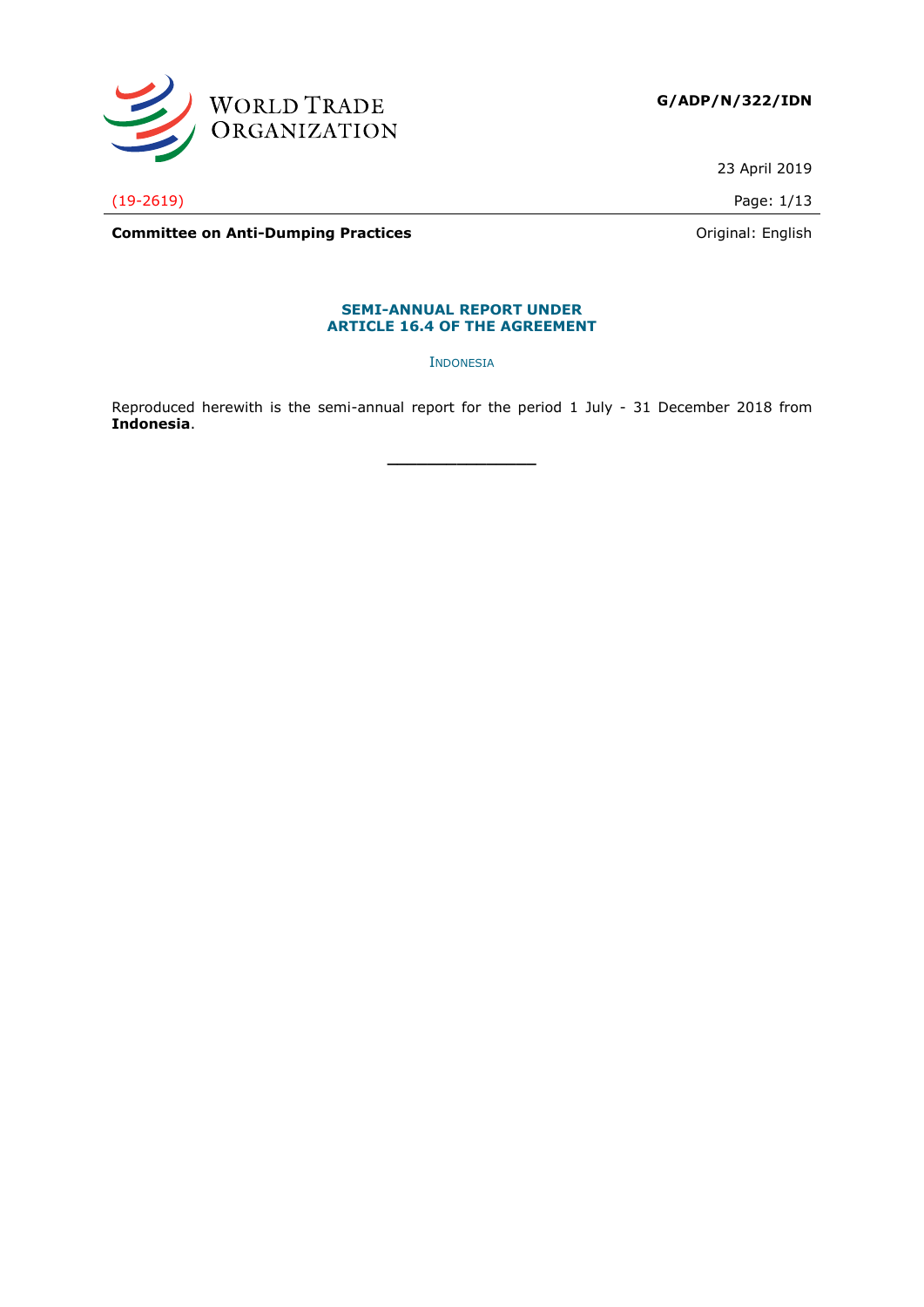# **SEMI-ANNUAL REPORT OF ANTI-DUMPING ACTIONS<sup>2</sup>**

#### FOR THE PERIOD 1 JULY-31 DECEMBER 2018

## **Original Investigations**

| Country or | <b>Product</b>                                                                                                                                | <b>Initiation</b>                                                                            | <b>Provisional</b>                                                                                                             | <b>Final measures</b>                                                                                               |                                                                                                 | <b>No final</b>         | Other                | <b>Trade data</b>                                                                                          |                                                                                                | <b>Basis for</b>                              |
|------------|-----------------------------------------------------------------------------------------------------------------------------------------------|----------------------------------------------------------------------------------------------|--------------------------------------------------------------------------------------------------------------------------------|---------------------------------------------------------------------------------------------------------------------|-------------------------------------------------------------------------------------------------|-------------------------|----------------------|------------------------------------------------------------------------------------------------------------|------------------------------------------------------------------------------------------------|-----------------------------------------------|
| customs    |                                                                                                                                               |                                                                                              | measures and                                                                                                                   | <b>Definitive</b>                                                                                                   | <b>Price</b>                                                                                    | measures/               |                      | $(from$ published report $(s)$ )                                                                           |                                                                                                | normal value                                  |
| territory  |                                                                                                                                               |                                                                                              | preliminary<br>determinations                                                                                                  | duty                                                                                                                | undertaking                                                                                     | termination             |                      |                                                                                                            |                                                                                                | determination                                 |
|            | Description;<br>HS 6-digit category<br>covering<br>investigated<br>product <sup>3</sup> ; ID number;<br>(*) if investigation of<br>>1 country | Date;<br>period of<br>investigation<br>(D-dumping;<br>I-injury)                              | Date of duties;<br>range of<br>individual<br>dumping<br>margins; "other"<br>rates; [range of<br>applied rates if<br>different, | Date of duties;<br>range of<br>individual<br>dumping<br>margins;<br>"other" rates;<br>[range of<br>applied rates if | Date of<br>application;<br>range of<br>individual<br>dumping<br>margins or<br>minimum<br>prices | Date,<br>Reason         | Date,<br>explanation | Import volume<br>or value<br>(units/<br>currency);<br>product<br>coverage,<br>period, if<br>different from | Import<br>volume as %<br>of apparent<br>domestic<br>consumption<br>or as % of<br>total imports | Codes for all<br>bases used in<br>proceeding; |
|            |                                                                                                                                               |                                                                                              | reason]                                                                                                                        | different,<br>reason                                                                                                |                                                                                                 |                         |                      | cols. $2/3$                                                                                                |                                                                                                |                                               |
|            | $\overline{2}$                                                                                                                                | 3                                                                                            | 4                                                                                                                              | 5                                                                                                                   | 6                                                                                               | $\overline{\mathbf{z}}$ | 8                    | 9                                                                                                          | 10                                                                                             | 11                                            |
| China      | Ammonium Nitrate<br>HS: 3102.30.00.00<br>ID: AD 03-2015.CHN                                                                                   | 01.06.15<br>D: Oct. 13-Sep. 14<br>I: Oct. 11-Sep. 12,<br>Oct. 12-Sep. 13,<br>Oct. 13-Sep. 14 |                                                                                                                                |                                                                                                                     |                                                                                                 |                         |                      | 37,605 Ton                                                                                                 | 24.24%<br>of total<br>imports                                                                  |                                               |
|            | Polyethylene<br>Terephthalate<br>HS: 3907.60.10.00;<br>3907.60.20.00;<br>3907.60.90.00. ID:<br>AD 02-2016/CHN                                 | 22.08.16<br>D: Jan-Dec. 15<br>I: 2013,<br>2014, 2015                                         |                                                                                                                                |                                                                                                                     |                                                                                                 |                         |                      | 135,729 Ton                                                                                                | 59.96%<br>of total<br>imports                                                                  |                                               |
|            | <b>Colored Steel Coated</b><br>HS: 7210.70.10.00;<br>7212.40.10.00;<br>7212.40.20.00<br>ID: AD 04-<br>2016/CHN                                | 23.12.16<br>D: Jul. 15-Jun. 16<br>I: Jul. 13-Jun. 14<br>Jul. 14-Jun. 15<br>Jul. 15-Jun. 16   |                                                                                                                                |                                                                                                                     |                                                                                                 | 23.08.2018              |                      | $128,312$ Ton                                                                                              | 57.25%<br>of total<br>imports                                                                  |                                               |

ł

ب<br>-

<sup>1</sup> Indonesia does not maintain the website to publish the report on anti-dumping.

 $<sup>2</sup>$  All terms and column headings used in this format have the meanings assigned to them in the instructions.</sup>

 $3$  For reference purposes only.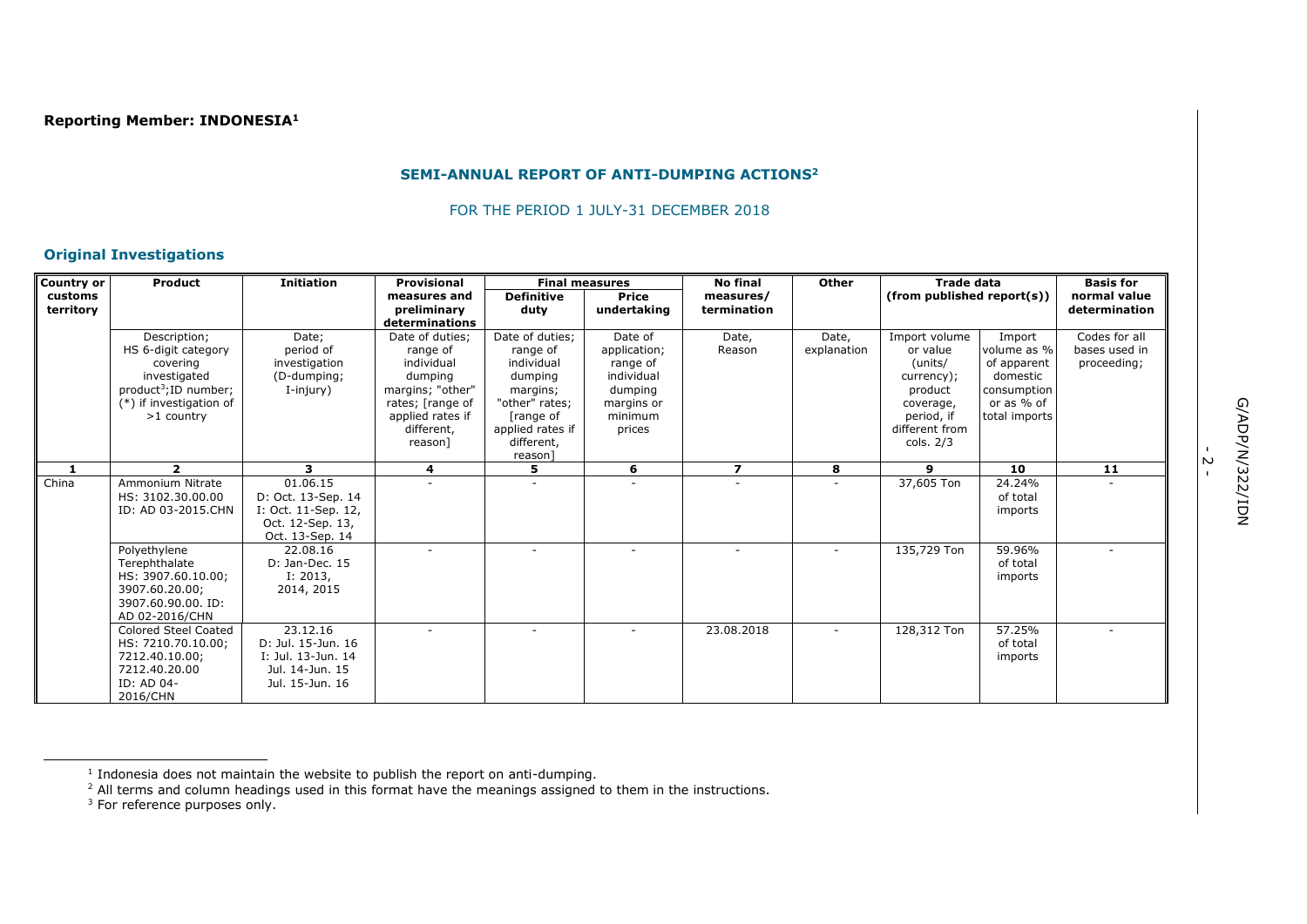| 1                 | $\overline{2}$                                                                                                       | 3                                                                                            | $\overline{\mathbf{4}}$ | 5                        | 6      | $\overline{\mathbf{z}}$ | 8      | $\overline{9}$ | $\overline{10}$               | 11     |                                                             |
|-------------------|----------------------------------------------------------------------------------------------------------------------|----------------------------------------------------------------------------------------------|-------------------------|--------------------------|--------|-------------------------|--------|----------------|-------------------------------|--------|-------------------------------------------------------------|
| China<br>(Cont'd) | Spin Drawn Yarn<br>(SDY)<br>HS: 5402.47.00<br>ID No. .AD 02-<br>2017/CHN                                             | 27.10.17<br>D: 2016<br>I: 2014, 2015, 2016                                                   |                         |                          |        |                         |        | 13,910 Ton     | 17.1% of<br>total<br>imports  |        |                                                             |
| India             | Wheat Flour<br>HS: 1101.00.10<br>ID: AD02-2014/IND                                                                   | 27.08.14<br>D: Jan-Dec. 13<br>I: 2010, 2011,<br>2012, 2013                                   |                         | $\sim$                   |        |                         |        | 59,823 Ton     | 29.12%<br>of total<br>imports |        |                                                             |
| Korea,<br>Rep. of | Ammonium Nitrate<br>HS: 3102.30.00.00<br>ID: AD 02-<br>2015.KOR                                                      | 01.06.15<br>D: Oct. 13-Sep. 14<br>I: Oct. 11-Sep. 12,<br>Oct. 12-Sep. 13,<br>Oct. 13-Sep. 14 |                         | $\sim$                   | $\sim$ |                         | $\sim$ | 23,522 Ton     | 15.17%<br>of total<br>imports |        |                                                             |
|                   | Polyethylene<br>Terephthalate<br>HS:<br>3907.60.10.00;<br>3907.60.20.00;<br>3907.60.90.00.<br>ID: AD 01-<br>2016/KOR | 22.08.16<br>D: Jan-Dec. 15<br>I: 2013,<br>2014, 2015                                         | $\sim$                  | $\sim$                   | $\sim$ | ÷.                      | ÷.     | 50,407 Ton     | 22.27%<br>of total<br>imports | $\sim$ |                                                             |
| Malaysia          | Ammonium Nitrate<br>HS:<br>3102.30.00.00<br>ID: AD 02-2015.MYS                                                       | 01.06.15<br>D: Oct. 13-Sep. 14<br>I: Oct. 11-Sep. 12,<br>Oct. 12-Sep. 13,<br>Oct. 13-Sep. 14 |                         | $\sim$                   |        |                         |        | 69,650 Ton     | 44.90%<br>of total<br>imports |        | G/ADP/N/322/IDN<br>$\mathbf{I}$<br>$\omega$<br>$\mathbf{L}$ |
|                   | Polyethylene<br>Terephthalate<br>HS: 3907.60.10.00;<br>3907.60.20.00;<br>3907.60.90.00.<br>ID: AD 01-<br>2016/MYS    | 22.08.16<br>D: Jan-Dec. 15<br>I: 2013,<br>2014, 2015                                         |                         | $\sim$                   |        |                         |        | 14,901 Ton     | 6.58%<br>of total<br>imports  |        |                                                             |
| Sri Lanka         | Wheat Flour<br>HS: 1101.00.10<br>ID: AD01-2014/SRL                                                                   | 27.08.14<br>D: Jan-Dec. 13<br>I: 2010, 2011,<br>2012, 2013                                   | $\sim$                  | $\sim$                   | $\sim$ | $\sim$                  |        | 56,848 Ton     | 27.67%<br>of total<br>imports |        |                                                             |
| Turkey            | Wheat Flour<br>HS: 1101.00.10<br>ID: AD01-2014/TUR                                                                   | 27.08.14<br>D: Jan-Dec. 13<br>I: 2010, 2011,<br>2012, 2013                                   |                         |                          |        | $\sim$                  |        | 59,734 Ton     | 29.07%<br>of total<br>imports |        |                                                             |
| Viet Nam          | <b>Colored Steel Coated</b><br>HS:<br>7210.70.10.00;<br>7212.40.10.00;<br>7212.40.20.00<br>ID: AD 01-<br>2016/VNM    | 23.12.16<br>D: Jul. 15-Jun. 16<br>I: Jul. 13-Jun. 14<br>Jul. 14-Jun. 15<br>Jul. 15-Jun. 16   |                         | $\overline{\phantom{a}}$ |        | 23.08.2018              |        | 67,878 Ton     | 30.29%<br>of total<br>imports |        |                                                             |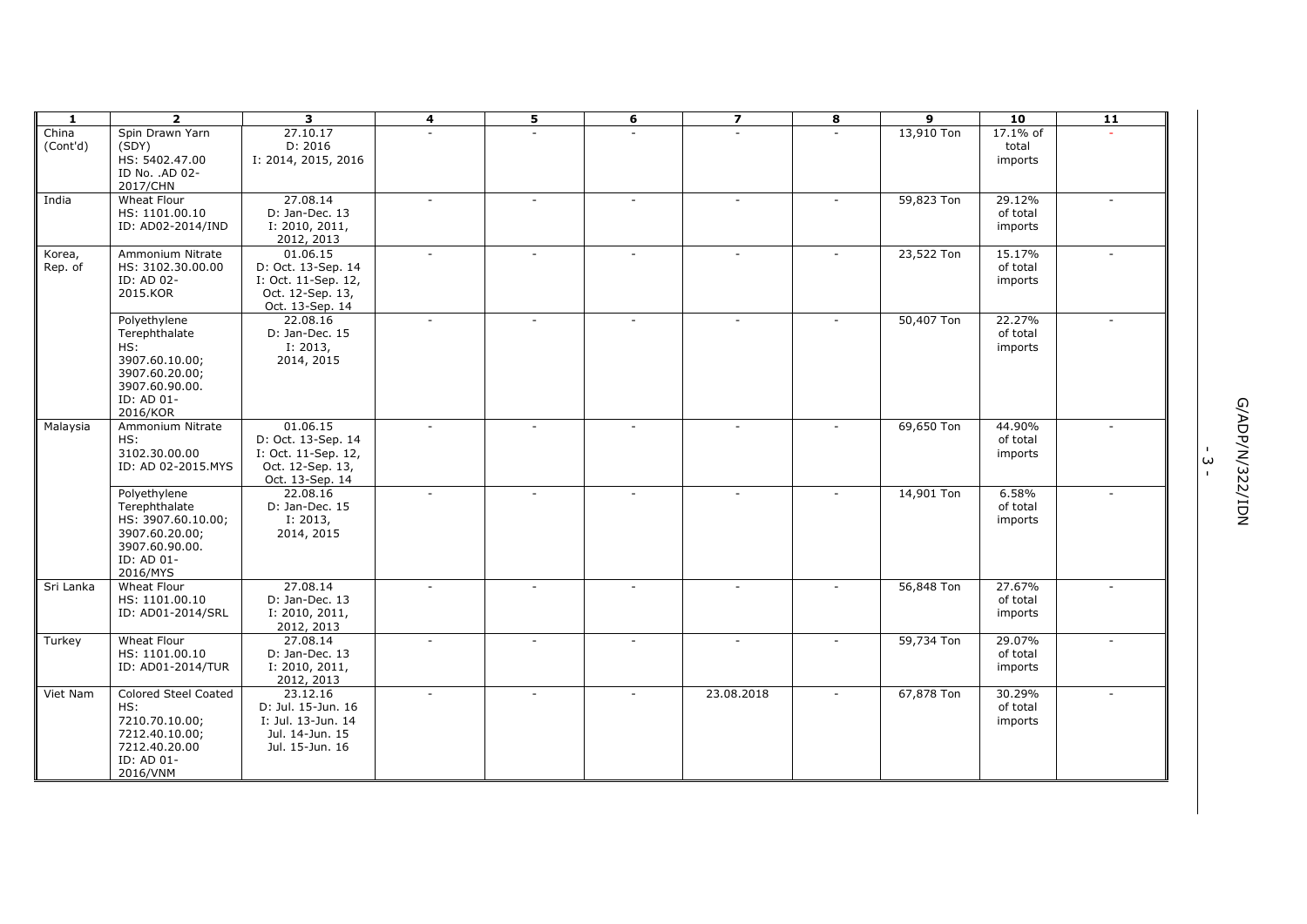# **Reviews/Other subsequent proceedings**

| <b>Country or</b>    | Product                                                                                                                                                                                                                                                                        | <b>Initiation</b>                                                            | Preliminary                                                                                                                               | <b>Final results</b>                                                                                                                         |                                                                                                                        | <b>Revocation</b>        | Other (e.g.,                                      | <b>Trade Data</b>                                                                                                       |                                                                                                | <b>Basis for normal</b>                   |
|----------------------|--------------------------------------------------------------------------------------------------------------------------------------------------------------------------------------------------------------------------------------------------------------------------------|------------------------------------------------------------------------------|-------------------------------------------------------------------------------------------------------------------------------------------|----------------------------------------------------------------------------------------------------------------------------------------------|------------------------------------------------------------------------------------------------------------------------|--------------------------|---------------------------------------------------|-------------------------------------------------------------------------------------------------------------------------|------------------------------------------------------------------------------------------------|-------------------------------------------|
| customs<br>territory |                                                                                                                                                                                                                                                                                |                                                                              | results/<br>determination                                                                                                                 | <b>Definitive</b><br>duty                                                                                                                    | <b>Price</b><br>undertaking                                                                                            | of<br><b>Measures</b>    | procedures<br>not affecting<br>the duty<br>level) | (if available from published<br>report(s) on proceeding)                                                                |                                                                                                | value<br>determination                    |
|                      | Description;<br>HS 6-digit category<br>covering<br>investigated<br>product; ID number;<br>(*) if investigation of<br>$>1$ country                                                                                                                                              | Date, Type of<br>Review or<br>Procedure<br>(code), Period<br>Covered         | Effective date;<br>range of<br>individual<br>dumping<br>margins; "other"<br>rates; [range of<br>applied rates if<br>different,<br>reason] | Effective date,<br>range of<br>individual<br>dumping<br>margins;<br>"other" rates;<br>[range of<br>applied rates if<br>different,<br>reason] | Effective date;<br>range of<br>individual<br>dumping<br>margins or<br>minimum<br>prices; or<br>other outcome<br>(code) | Date,<br>Reason          | Date,<br>explanation                              | Import<br>volume or<br>value (units/<br>currency);<br>product<br>coverage,<br>period, if<br>different from<br>cols. 2/3 | Import<br>volume as %<br>of apparent<br>domestic<br>consumption<br>or as % of<br>total imports | Codes for all bases<br>used in proceeding |
| -1                   | $\overline{2}$                                                                                                                                                                                                                                                                 | 3                                                                            | 4                                                                                                                                         | 5                                                                                                                                            | 6                                                                                                                      | $\overline{\mathbf{z}}$  | 8                                                 | 9                                                                                                                       | 10                                                                                             | 11                                        |
| Belarus              | <b>Hot Rolled Coil</b><br>7208.10.00,<br>7208.25.00,<br>7208.26.00,<br>7208.27.11,<br>7208.27.19,<br>7208.27.91,<br>7208.27.99,<br>7208.36.00,<br>7208.37.00,<br>7208.38.00,<br>7208.39.10,<br>7208.39.90,<br>7208.90.10,<br>7208.90.20,<br>7208.90.90<br>ID:AD03-<br>2006/BLR | 21.12.17<br>D: Jan-Dec 16<br>I: 2014, 2015,<br>2016<br><b>Sunset Review</b>  |                                                                                                                                           |                                                                                                                                              | $\mathbf{r}$                                                                                                           |                          |                                                   | $\mathbf{r}$                                                                                                            |                                                                                                |                                           |
| China                | Cold Rolled<br>Coil/Sheet HS:<br>7209.16.00.10,<br>7209.17.00.10,<br>7209.18.99.00,<br>7209.26.00.10,<br>7209.27.00.10,<br>7209.28.90.00,<br>7209.90.90.00,<br>7211.23.90.90,<br>7211.29.90.00,<br>7211.90.10.00,<br>ID: AD04-2011/CHN                                         | 04.09.15<br>D: Jan-Dec. 14<br>I: 2012, 2013,<br>2014<br><b>Sunset Review</b> |                                                                                                                                           | $\overline{\phantom{0}}$                                                                                                                     | $\sim$                                                                                                                 | $\overline{\phantom{a}}$ | $\sim$                                            | 1,887 Ton                                                                                                               | 0.47%<br>of total<br>imports                                                                   |                                           |

- 4 -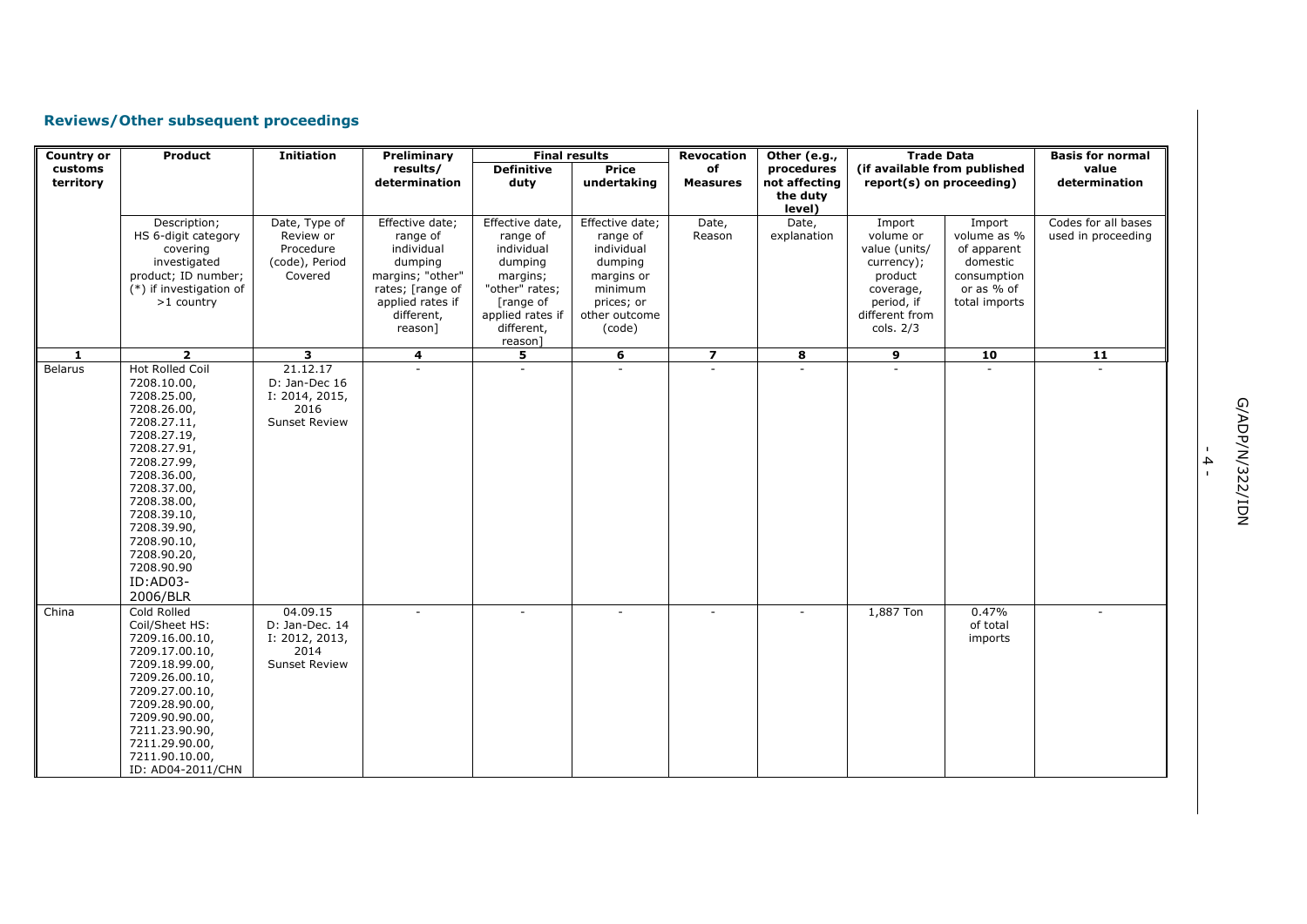| $\mathbf{1}$ | $\overline{2}$    | 3                    | 4      | 5      | 6            | $\overline{\mathbf{z}}$  | 8                        | 9           | 10            | $\overline{11}$ |
|--------------|-------------------|----------------------|--------|--------|--------------|--------------------------|--------------------------|-------------|---------------|-----------------|
| China        | Tinplate HS:      | 27.10.17             |        | ш.     | $\mathbf{r}$ | $\sim$                   | $\sim$                   | 10.677 Ton  | 4.1% of total | $\mathbf{r}$    |
| (Cont'd)     | 7210.12.10.00,    | D: Jan-Dec. 16       |        |        |              |                          |                          |             | imports       |                 |
|              | 7210.12.90.00.    | I: 2014, 2015,       |        |        |              |                          |                          |             |               |                 |
|              | ID: AD05-2012/CHN | 2016                 |        |        |              |                          |                          |             |               |                 |
|              |                   | <b>Sunset Review</b> |        |        |              |                          |                          |             |               |                 |
|              | I&H Section       | 27.10.17             | $\sim$ | $\sim$ | $\sim$       | $\sim$                   | $\sim$                   | 72.564 Ton  | 14.1% of      | $\sim$          |
|              | HS: 7216.32.10    | D: Jul 16-Jun 17     |        |        |              |                          |                          |             | total imports |                 |
|              | 7216.32.90        | I: Jul 13-Jun 14     |        |        |              |                          |                          |             |               |                 |
|              | 7216.33.11        | Jul 14-Jun 15        |        |        |              |                          |                          |             |               |                 |
|              | 7216.33.90        | Jul 16-Jun 17        |        |        |              |                          |                          |             |               |                 |
|              | ID: AD06-2009/CHN | <b>Sunset Review</b> |        |        |              |                          |                          |             |               |                 |
|              | Hot Rolled Coil   | 21.12.17             |        | ÷.     | $\sim$       | $\sim$                   | ٠                        | 104.143 Ton | 3.35% of      | $\sim$          |
|              | HS: 7208.10.00,   | D: Jan-Dec 16        |        |        |              |                          |                          |             | total imports |                 |
|              | 7208.25.00,       | I: 2014, 2015,       |        |        |              |                          |                          |             |               |                 |
|              | 7208.26.00,       | 2016                 |        |        |              |                          |                          |             |               |                 |
|              | 7208.27.11,       | Sunset Review        |        |        |              |                          |                          |             |               |                 |
|              | 7208.27.19,       |                      |        |        |              |                          |                          |             |               |                 |
|              | 7208.27.91,       |                      |        |        |              |                          |                          |             |               |                 |
|              | 7208.27.99,       |                      |        |        |              |                          |                          |             |               |                 |
|              | 7208.36.00,       |                      |        |        |              |                          |                          |             |               |                 |
|              | 7208.37.00,       |                      |        |        |              |                          |                          |             |               |                 |
|              | 7208.38.00,       |                      |        |        |              |                          |                          |             |               |                 |
|              | 7208.39.10,       |                      |        |        |              |                          |                          |             |               |                 |
|              | 7208.39.90,       |                      |        |        |              |                          |                          |             |               |                 |
|              | 7208.90.10,       |                      |        |        |              |                          |                          |             |               |                 |
|              | 7208.90.20,       |                      |        |        |              |                          |                          |             |               |                 |
|              | 7208.90.904       |                      |        |        |              |                          |                          |             |               |                 |
|              | ID: AD01-2006/CHN |                      |        |        |              |                          |                          |             |               |                 |
|              | Hot Rolled Plate  | 05.03.2018           | $\sim$ | ٠      | $\sim$       | $\overline{\phantom{a}}$ | $\overline{\phantom{a}}$ | 18.390 Ton  | 12,2% of      |                 |
|              | 7208.5100;        | D: Nov 2016 -        |        |        |              |                          |                          |             | total imports |                 |
|              | 7208.5200         | Oct 2017             |        |        |              |                          |                          |             |               |                 |
|              | ID: AD02-2010/CHN | I: Nov 2014- Oct     |        |        |              |                          |                          |             |               |                 |
|              |                   | 2015, Nov 2015-      |        |        |              |                          |                          |             |               |                 |
|              |                   | Oct 2016, Nov        |        |        |              |                          |                          |             |               |                 |
|              |                   | 2016- Oct 2017       |        |        |              |                          |                          |             |               |                 |
|              |                   | <b>Sunset Review</b> |        |        |              |                          |                          |             |               |                 |
|              | Polyester Staple  | 25.05.2018           |        |        | $\sim$       |                          |                          | 100.521 Ton | 63% of total  |                 |
|              | Fiber             | D: Jan - Dec         |        |        |              |                          |                          |             | imports       |                 |
|              | 5503.2000         | 2017                 |        |        |              |                          |                          |             |               |                 |
|              | ID: AD03-2009/CHN | I: Jan - Dec         |        |        |              |                          |                          |             |               |                 |
|              |                   | 2015, 2016,          |        |        |              |                          |                          |             |               |                 |
|              |                   | 2017                 |        |        |              |                          |                          |             |               |                 |
|              |                   | <b>Sunset Review</b> |        |        |              |                          |                          |             |               |                 |

ł

י<br>- 5

<sup>4</sup> Please note that these are the correct HS codes. Please dismiss the codes notified in previous reports.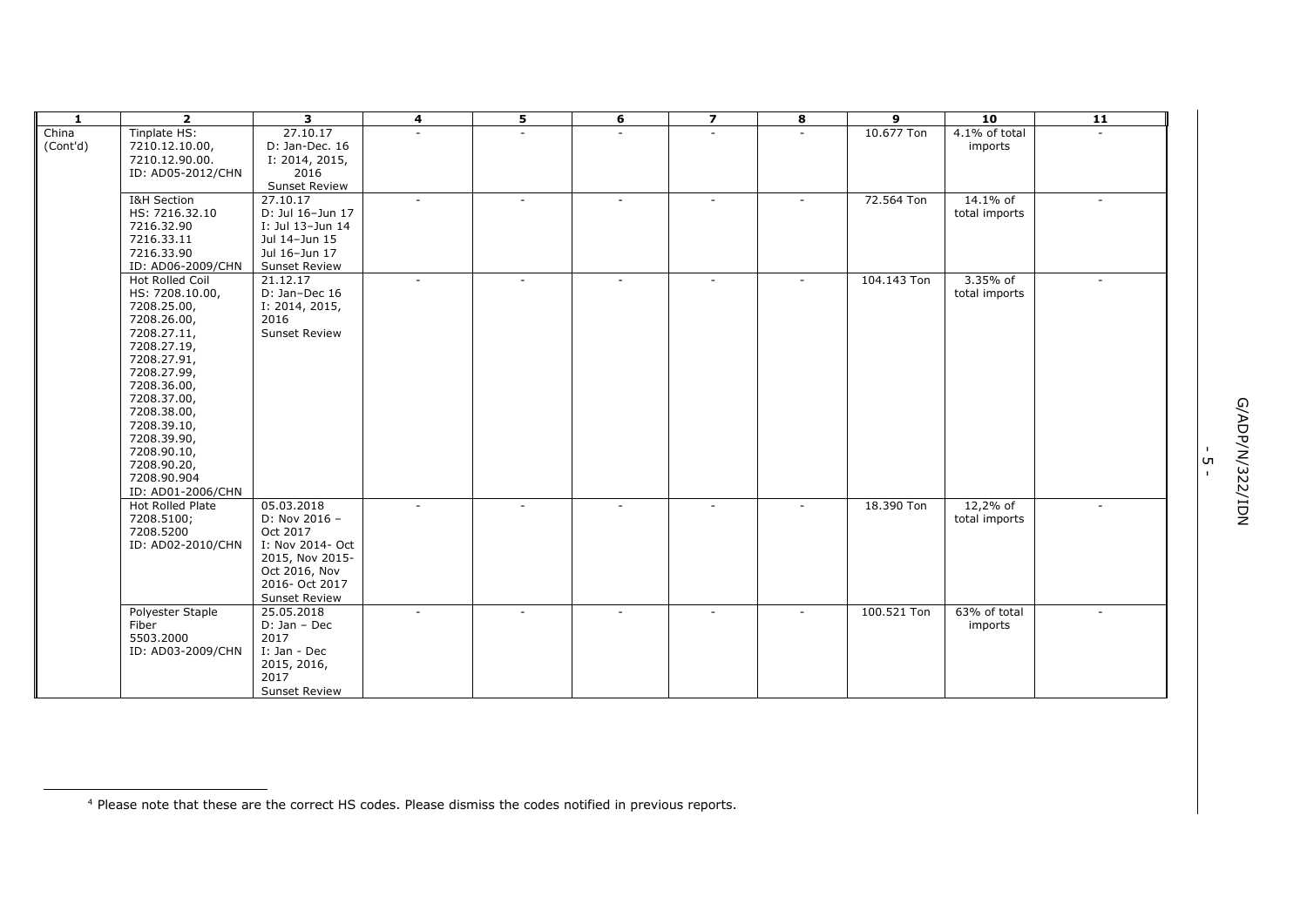| 1     | $\overline{\mathbf{2}}$        | 3                                | 4                        | 5                        | 6      | $\overline{\mathbf{z}}$  | 8                        | 9         | 10                | 11     |                |               |
|-------|--------------------------------|----------------------------------|--------------------------|--------------------------|--------|--------------------------|--------------------------|-----------|-------------------|--------|----------------|---------------|
| India | Hot Rolled Coil                | 21.12.17                         | $\sim$                   | $\sim$                   | $\sim$ | $\sim$                   | $\sim$                   |           | $0.00\%$ of       |        |                |               |
|       | 7208.10.00,                    | $D: Jan - Dec 16$                |                          |                          |        |                          |                          |           | total imports     |        |                |               |
|       | 7208.25.00,                    | I: 2014, 2015,                   |                          |                          |        |                          |                          |           |                   |        |                |               |
|       | 7208.26.00,                    | 2016                             |                          |                          |        |                          |                          |           |                   |        |                |               |
|       | 7208.27.11,                    | <b>Sunset Review</b>             |                          |                          |        |                          |                          |           |                   |        |                |               |
|       | 7208.27.19,                    |                                  |                          |                          |        |                          |                          |           |                   |        |                |               |
|       | 7208.27.91,                    |                                  |                          |                          |        |                          |                          |           |                   |        |                |               |
|       | 7208.27.99,                    |                                  |                          |                          |        |                          |                          |           |                   |        |                |               |
|       | 7208.36.00,                    |                                  |                          |                          |        |                          |                          |           |                   |        |                |               |
|       | 7208.37.00,                    |                                  |                          |                          |        |                          |                          |           |                   |        |                |               |
|       | 7208.38.00,                    |                                  |                          |                          |        |                          |                          |           |                   |        |                |               |
|       | 7208.39.10,                    |                                  |                          |                          |        |                          |                          |           |                   |        |                |               |
|       | 7208.39.90,                    |                                  |                          |                          |        |                          |                          |           |                   |        |                |               |
|       | 7208.90.10,                    |                                  |                          |                          |        |                          |                          |           |                   |        |                |               |
|       | 7208.90.20,                    |                                  |                          |                          |        |                          |                          |           |                   |        |                |               |
|       | 7208.90.90                     |                                  |                          |                          |        |                          |                          |           |                   |        |                |               |
|       | ID: AD02-2006/IND              |                                  |                          |                          |        |                          |                          |           |                   |        |                |               |
|       | Polyester Staple               | 25.05.2018                       | $\sim$                   | ٠                        | $\sim$ | $\sim$                   | $\sim$                   | 7.396 Ton | 5% of total       | $\sim$ |                |               |
|       | Fiber                          | D: Jan - Des                     |                          |                          |        |                          |                          |           | imports           |        |                |               |
|       | 5503.2000                      | 2017                             |                          |                          |        |                          |                          |           |                   |        |                |               |
|       | ID: AD04-2009/IND              | I: Jan - Des                     |                          |                          |        |                          |                          |           |                   |        |                |               |
|       |                                | 2015, 2016,<br>2017              |                          |                          |        |                          |                          |           |                   |        |                |               |
|       |                                |                                  |                          |                          |        |                          |                          |           |                   |        |                |               |
|       |                                | <b>Sunset Review</b><br>04.09.15 |                          |                          |        |                          |                          |           |                   |        | $\blacksquare$ | G/ADP/N/3     |
| Japan | Cold Rolled Coil/<br>Sheet HS: |                                  | $\overline{\phantom{a}}$ | $\overline{\phantom{a}}$ | $\sim$ | $\overline{\phantom{a}}$ | $\overline{\phantom{a}}$ | 8,917 Ton | 2.21%<br>of total | $\sim$ | G              |               |
|       |                                | D: Jan-Dec. 14                   |                          |                          |        |                          |                          |           |                   |        | $\mathbf{I}$   |               |
|       | 7209.16.00.<br>7209.17.00.     | I: 2012, 2013,<br>2014           |                          |                          |        |                          |                          |           | imports           |        |                | <b>22/IDN</b> |
|       | 7209.18.99.                    | <b>Sunset Review</b>             |                          |                          |        |                          |                          |           |                   |        |                |               |
|       | 7209.26.00.                    |                                  |                          |                          |        |                          |                          |           |                   |        |                |               |
|       | 7209.27.00.                    |                                  |                          |                          |        |                          |                          |           |                   |        |                |               |
|       | 7209.28.90.                    |                                  |                          |                          |        |                          |                          |           |                   |        |                |               |
|       | 7209.90.90.                    |                                  |                          |                          |        |                          |                          |           |                   |        |                |               |
|       | 7211.23.90.                    |                                  |                          |                          |        |                          |                          |           |                   |        |                |               |
|       | 7211.29.90.                    |                                  |                          |                          |        |                          |                          |           |                   |        |                |               |
|       | 7211.90.10.                    |                                  |                          |                          |        |                          |                          |           |                   |        |                |               |
|       | ID: AD03-2011/JPN              |                                  |                          |                          |        |                          |                          |           |                   |        |                |               |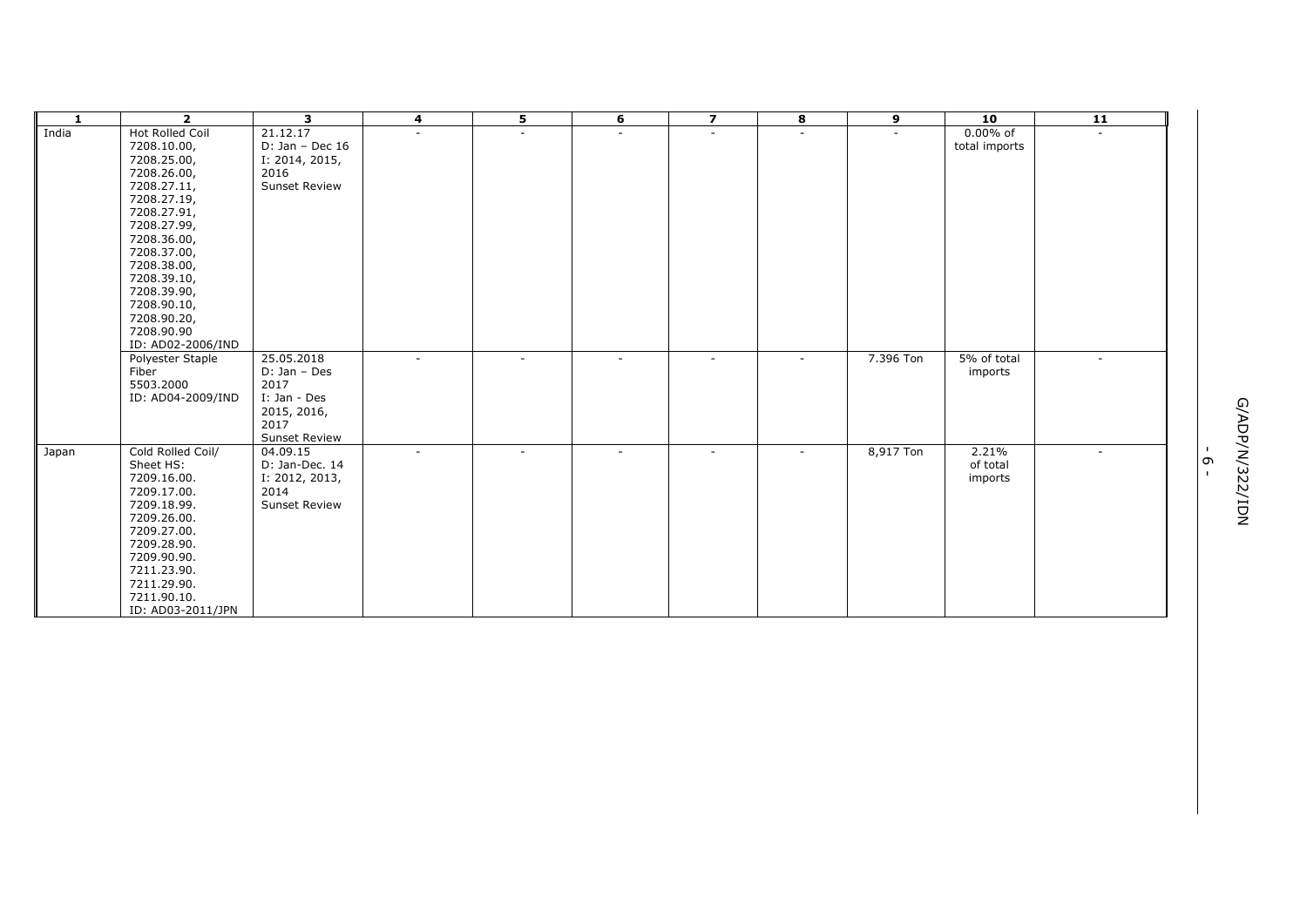| 1           | $\overline{2}$         | 3                     | 4                        | 5                        | 6      | $\overline{\mathbf{z}}$  | 8      | 9           | 10       | 11     |                |
|-------------|------------------------|-----------------------|--------------------------|--------------------------|--------|--------------------------|--------|-------------|----------|--------|----------------|
| Kazakhstan  | <b>Hot Rolled Coil</b> | 21.12.17              |                          |                          |        |                          |        |             |          |        |                |
|             | 7208.10.00,            | D: Jan - Dec $16$     |                          |                          |        |                          |        |             |          |        |                |
|             | 7208.25.00,            | I: 2014, 2015,        |                          |                          |        |                          |        |             |          |        |                |
|             | 7208.26.00,            | 2016                  |                          |                          |        |                          |        |             |          |        |                |
|             | 7208.27.11,            | Sunset Review         |                          |                          |        |                          |        |             |          |        |                |
|             | 7208.27.19,            |                       |                          |                          |        |                          |        |             |          |        |                |
|             | 7208.27.91,            |                       |                          |                          |        |                          |        |             |          |        |                |
|             | 7208.27.99,            |                       |                          |                          |        |                          |        |             |          |        |                |
|             | 7208.36.00,            |                       |                          |                          |        |                          |        |             |          |        |                |
|             | 7208.37.00,            |                       |                          |                          |        |                          |        |             |          |        |                |
|             | 7208.38.00,            |                       |                          |                          |        |                          |        |             |          |        |                |
|             | 7208.39.10,            |                       |                          |                          |        |                          |        |             |          |        |                |
|             | 7208.39.90,            |                       |                          |                          |        |                          |        |             |          |        |                |
|             | 7208.90.10,            |                       |                          |                          |        |                          |        |             |          |        |                |
|             | 7208.90.20,            |                       |                          |                          |        |                          |        |             |          |        |                |
|             | 7208.90.90             |                       |                          |                          |        |                          |        |             |          |        |                |
|             | ID: AD03-2006/BLS      |                       |                          |                          |        |                          |        |             |          |        |                |
| Korea, Rep. | Hot Rolled Coil        | 13.08.15              | $\overline{\phantom{a}}$ | $\overline{\phantom{a}}$ | $\sim$ | $\overline{\phantom{a}}$ | $\sim$ | 585,949 Ton | 40.62%   | $\sim$ |                |
| of          | HS: 7208.10.0000;      | D: Jan-Dec. 14        |                          |                          |        |                          |        |             | of total |        |                |
|             | 7208.25.0000;          | I: 2011, 2012,        |                          |                          |        |                          |        |             | imports  |        |                |
|             | 7208.26.0000;          | 2013, 2014.           |                          |                          |        |                          |        |             |          |        |                |
|             | 7208.27.0000;          | <b>Interim Review</b> |                          |                          |        |                          |        |             |          |        |                |
|             | 7208.36.0000;          |                       |                          |                          |        |                          |        |             |          |        |                |
|             | 7208.37.0000;          |                       |                          |                          |        |                          |        |             |          |        |                |
|             | 7208.38.0000;          |                       |                          |                          |        |                          |        |             |          |        |                |
|             | 7208.39.0000;          |                       |                          |                          |        |                          |        |             |          |        | G/ADP/N/3<br>↘ |
|             | 7208.90.0000;          |                       |                          |                          |        |                          |        |             |          |        | $\mathbf{L}$   |
|             | ID: AD01-2009/KOR      |                       |                          |                          |        |                          |        |             |          |        |                |
|             | Hot Rolled Coil        | 08.04.15              | $\overline{\phantom{a}}$ | ۰                        | ٠      | $\overline{\phantom{a}}$ |        | 585,949 Ton | 40.62%   | $\sim$ | <b>ZZ/IDN</b>  |
|             | HS: 7208.10.0000;      | D: Jan-Dec. 14        |                          |                          |        |                          |        |             | of total |        |                |
|             | 7208.25.0000;          | I: 2011, 2012,        |                          |                          |        |                          |        |             | imports  |        |                |
|             | 7208.26.0000;          | 2013, 2014            |                          |                          |        |                          |        |             |          |        |                |
|             | 7208.27.0000;          | <b>Sunset Review</b>  |                          |                          |        |                          |        |             |          |        |                |
|             | 7208.36.0000;          |                       |                          |                          |        |                          |        |             |          |        |                |
|             | 7208.37.0000;          |                       |                          |                          |        |                          |        |             |          |        |                |
|             | 7208.38.0000;          |                       |                          |                          |        |                          |        |             |          |        |                |
|             | 7208.39.0000;          |                       |                          |                          |        |                          |        |             |          |        |                |
|             | 7208.90.0000;          |                       |                          |                          |        |                          |        |             |          |        |                |
|             | ID: AD01-2009/KOR      |                       |                          |                          |        |                          |        |             |          |        |                |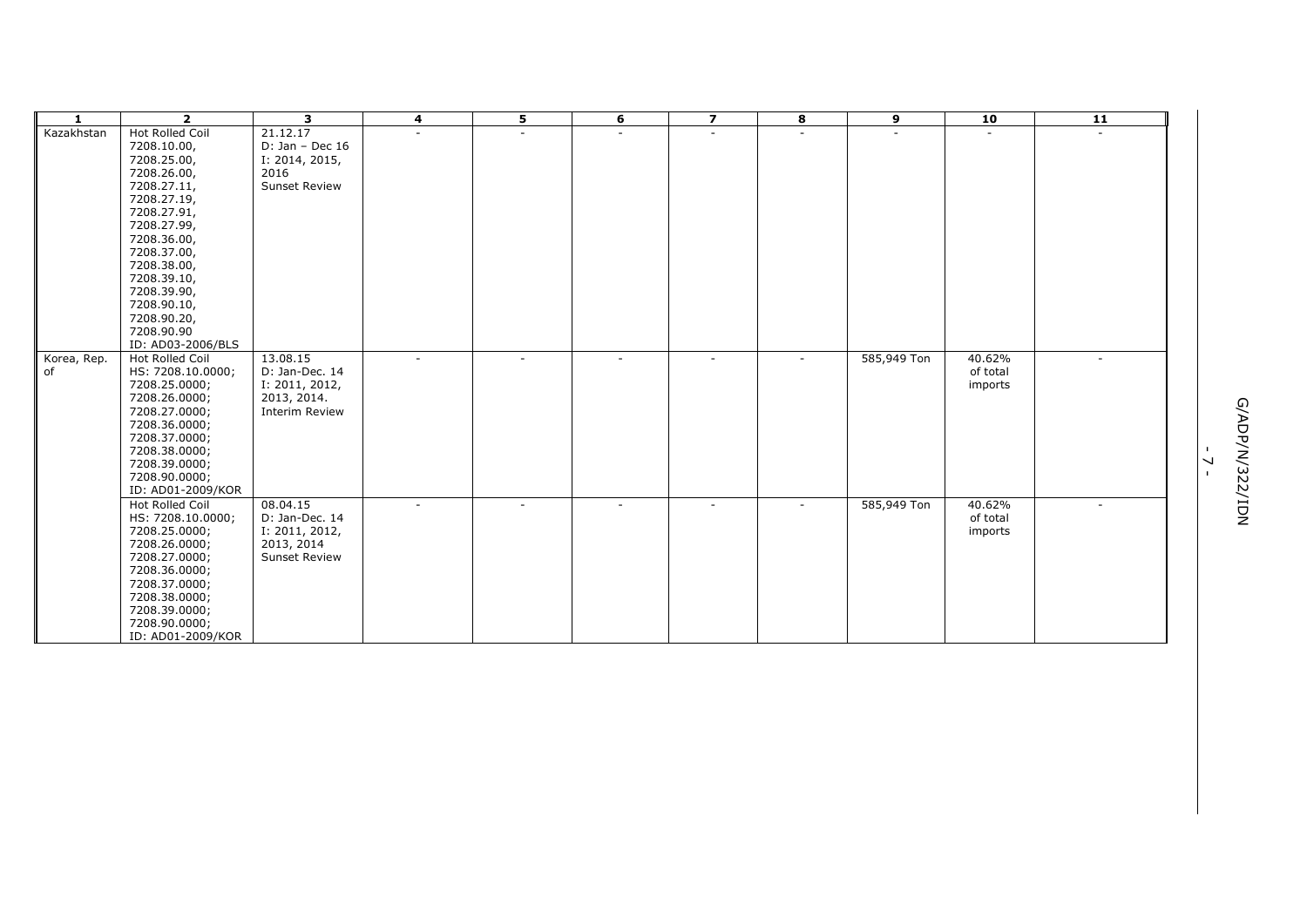| $\mathbf{1}$               | $\overline{2}$                                                                                                                                                                                                                                                              | 3                                                                                  | 4                        | $\overline{\mathbf{5}}$ | 6      | $\overline{\mathbf{z}}$  | $\overline{\mathbf{8}}$  | $\overline{9}$ | 10                             | $\overline{11}$ |                                          |                 |
|----------------------------|-----------------------------------------------------------------------------------------------------------------------------------------------------------------------------------------------------------------------------------------------------------------------------|------------------------------------------------------------------------------------|--------------------------|-------------------------|--------|--------------------------|--------------------------|----------------|--------------------------------|-----------------|------------------------------------------|-----------------|
| Korea, Rep.<br>of (Cont'd) | Cold Rolled<br>Coil/Sheet<br>HS: 7209.16.00.10,<br>7209.17.00.10,<br>7209.18.99.00,<br>7209.26.00.10,<br>7209.27.00.10,<br>7209.28.90.00,<br>7209.90.90.00,<br>7211.23.90.90,<br>7211.29.90.00,                                                                             | 04.09.15<br>D: Jan-Dec. 14<br>I: 2012, 2013,<br>2014<br><b>Sunset Review</b>       | ÷.                       | $\sim$                  | $\sim$ | $\sim$                   | $\overline{\phantom{a}}$ | 100,967 Ton    | 24.99%                         | $\sim$          |                                          |                 |
|                            | 7211.90.10.00,<br>ID: AD06-2011/KOR<br>Tinplate<br>(HS: 7210.12.10.<br>7210.12.90.<br>ID: AD07-2012/KOR                                                                                                                                                                     | 27.10.17<br>D: Jan-Dec. 16<br>I: 2014, 2015,<br>2016<br>Sunset Review              | $\sim$                   | $\sim$                  | $\sim$ | $\sim$                   | ٠                        | 59.131 Ton     | 22.4% of<br>total imports      | $\sim$          |                                          |                 |
| Malaysia                   | <b>Hot Rolled Coil</b><br>HS: 7208.10.0000;<br>7208.25.0000;<br>7208.26.0000;<br>7208.27.0000;<br>7208.36.0000;<br>7208.37.0000;<br>7208.38.0000;<br>7208.39.0000;<br>7208.90.0000<br>ID: AD02-2009/MYS                                                                     | 08.04.15<br>D: Jan-Dec. 14<br>I: 2011, 2012,<br>2013, 2014<br><b>Sunset Review</b> | $\overline{\phantom{a}}$ | ÷.                      |        |                          |                          | 57 Ton         | 0.0040%<br>of total<br>imports | $\sim$          | $\mathbf{I}$<br>$\infty$<br>$\mathbf{L}$ | G/ADP/N/322/IDN |
| Philippines                | Cavendish bananas<br>0803.009000<br>ID: AD05-2005/PHL                                                                                                                                                                                                                       | 31.03.2016<br>I: 2012, 2013,<br>2014<br>Sunset Review                              | ÷.                       |                         |        | $\overline{\phantom{a}}$ | $\sim$                   |                |                                | ÷.              |                                          |                 |
| Russian<br>Federation      | <b>Hot Rolled Coil</b><br>7208.10.00,<br>7208.25.00,<br>7208.26.00,<br>7208.27.11,<br>7208.27.19,<br>7208.27.91,<br>7208.27.99,<br>7208.36.00,<br>7208.37.00,<br>7208.38.00,<br>7208.39.10,<br>7208.39.90,<br>7208.90.10,<br>7208.90.20,<br>7208.90.90<br>ID: AD03-2006/RUS | 21.12.17<br>$D: Jan - Dec 16$<br>I: 2014, 2015,<br>2016<br><b>Sunset Review</b>    | ÷.                       |                         |        |                          |                          |                |                                |                 |                                          |                 |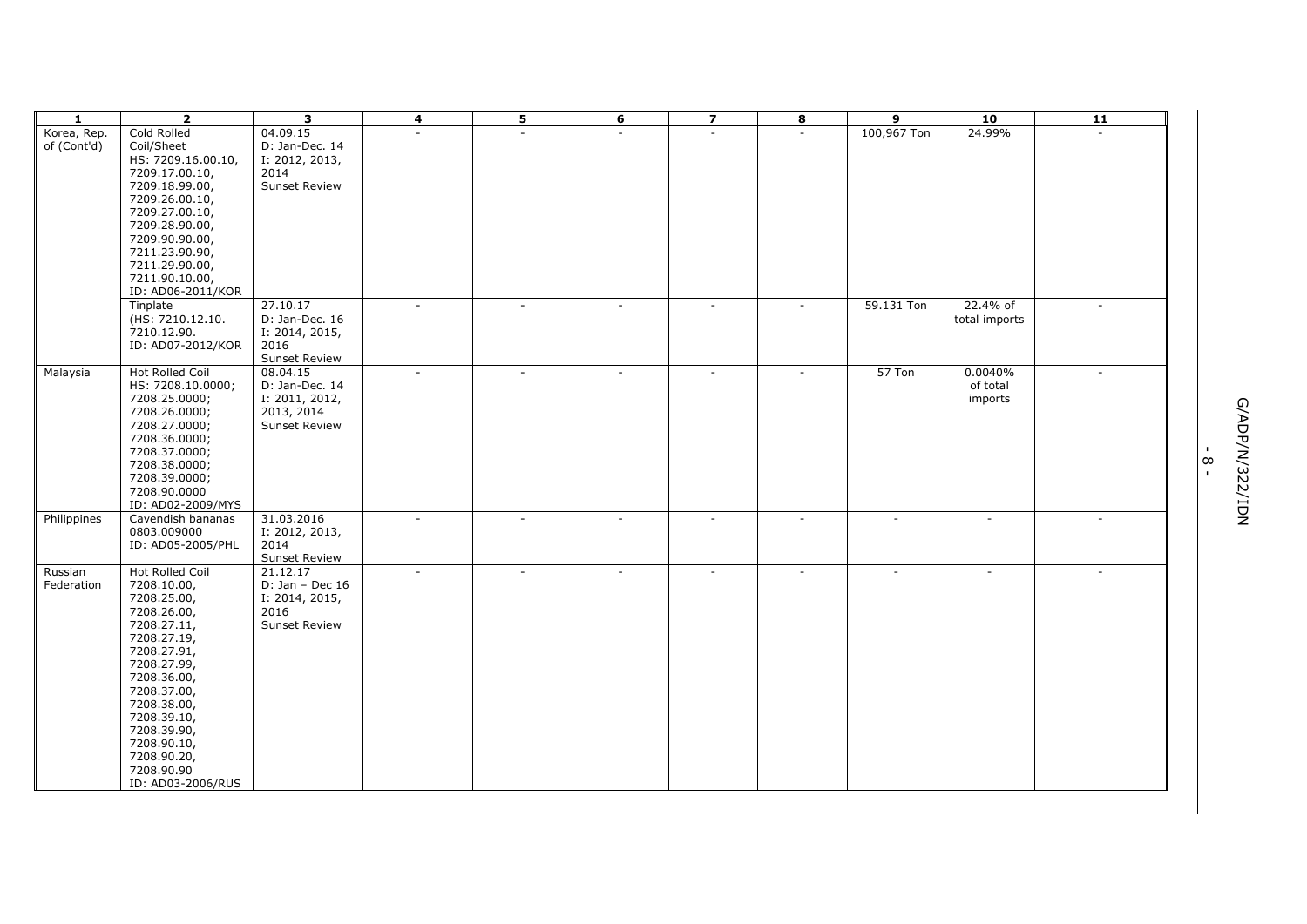| 1         | $\overline{2}$                  | 3                          | 4      | $\overline{\mathbf{5}}$  | 6      | $\overline{\mathbf{z}}$  | 8                        | $\overline{9}$ | 10            | $\overline{11}$ |                |                 |
|-----------|---------------------------------|----------------------------|--------|--------------------------|--------|--------------------------|--------------------------|----------------|---------------|-----------------|----------------|-----------------|
| Singapore | Hot Rolled Plate                | 05.03.2018                 |        | ÷.                       | ä,     | ä,                       | $\overline{\phantom{a}}$ | 53.528 Ton     | 35,6% of      |                 |                |                 |
|           | 7208.5100;                      | D: Nov 2016 -              |        |                          |        |                          |                          |                | total imports |                 |                |                 |
|           | 7208.5200                       | Oct 2017                   |        |                          |        |                          |                          |                |               |                 |                |                 |
|           | ID: AD01-2010/SIN               | I: Nov 2014- Oct           |        |                          |        |                          |                          |                |               |                 |                |                 |
|           |                                 | 2015, Nov 2015-            |        |                          |        |                          |                          |                |               |                 |                |                 |
|           |                                 | Oct 2016, Nov              |        |                          |        |                          |                          |                |               |                 |                |                 |
|           |                                 | 2016- Oct 2017             |        |                          |        |                          |                          |                |               |                 |                |                 |
|           |                                 | Sunset Review              |        |                          |        |                          |                          |                |               |                 |                |                 |
| Chinese   | Cold Rolled                     | 04.09.15                   | $\sim$ | $\sim$                   | $\sim$ | $\blacksquare$           | $\sim$                   | 102,225 Ton    | 25.30%        | $\sim$          |                |                 |
| Taipei    | Coil/Sheet                      | D: Jan-Dec. 14             |        |                          |        |                          |                          |                | of total      |                 |                |                 |
|           | HS: 7209.16.00.10;              | I: 2012, 2013,             |        |                          |        |                          |                          |                | imports       |                 |                |                 |
|           | 7209.17.00.10;                  | 2014                       |        |                          |        |                          |                          |                |               |                 |                |                 |
|           | 7209.18.99.00;                  | <b>Sunset Review</b>       |        |                          |        |                          |                          |                |               |                 |                |                 |
|           | 7209.26.00.10;                  |                            |        |                          |        |                          |                          |                |               |                 |                |                 |
|           | 7209.27.00.10;                  |                            |        |                          |        |                          |                          |                |               |                 |                |                 |
|           | 7209.28.90.00;                  |                            |        |                          |        |                          |                          |                |               |                 |                |                 |
|           | 7209.90.90.00;                  |                            |        |                          |        |                          |                          |                |               |                 |                |                 |
|           | 7211.23.90.90;                  |                            |        |                          |        |                          |                          |                |               |                 |                |                 |
|           | 7211.29.90.00;                  |                            |        |                          |        |                          |                          |                |               |                 |                |                 |
|           | 7211.90.10.00;                  |                            |        |                          |        |                          |                          |                |               |                 |                |                 |
|           | ID: AD05-                       |                            |        |                          |        |                          |                          |                |               |                 |                |                 |
|           | 2011/TPKM                       |                            |        |                          |        |                          |                          |                |               |                 |                |                 |
|           | Tinplate                        | 27.10.17<br>D: Jan-Dec. 16 | $\sim$ | $\overline{\phantom{a}}$ | ٠      | $\overline{\phantom{a}}$ | $\overline{\phantom{a}}$ | 7.420 Ton      | 2.8% of total | $\sim$          |                | G/ADP/N/322/IDN |
|           | (HS: 7210.12.10.<br>7210.12.90. |                            |        |                          |        |                          |                          |                | imports       |                 | $\blacksquare$ |                 |
|           | ID: AD06-                       | I: 2014, 2015,<br>2016     |        |                          |        |                          |                          |                |               |                 |                |                 |
|           | 2012/TPKM                       | Sunset Review              |        |                          |        |                          |                          |                |               |                 | ە -            |                 |
|           | Hot Rolled Coil                 | 21.12.17                   | $\sim$ | $\sim$                   | $\sim$ | $\sim$                   | $\sim$                   | 79.184 Ton     | 2.57% of      | $\sim$          |                |                 |
|           | 7208.10.00,                     | D: Jan-Dec 16              |        |                          |        |                          |                          |                | total imports |                 |                |                 |
|           | 7208.25.00,                     | I: 2014, 2015,             |        |                          |        |                          |                          |                |               |                 |                |                 |
|           | 7208.26.00,                     | 2016                       |        |                          |        |                          |                          |                |               |                 |                |                 |
|           | 7208.27.11,                     | <b>Sunset Review</b>       |        |                          |        |                          |                          |                |               |                 |                |                 |
|           | 7208.27.19,                     |                            |        |                          |        |                          |                          |                |               |                 |                |                 |
|           | 7208.27.91,                     |                            |        |                          |        |                          |                          |                |               |                 |                |                 |
|           | 7208.27.99,                     |                            |        |                          |        |                          |                          |                |               |                 |                |                 |
|           | 7208.36.00,                     |                            |        |                          |        |                          |                          |                |               |                 |                |                 |
|           | 7208.37.00,                     |                            |        |                          |        |                          |                          |                |               |                 |                |                 |
|           | 7208.38.00,                     |                            |        |                          |        |                          |                          |                |               |                 |                |                 |
|           | 7208.39.10,                     |                            |        |                          |        |                          |                          |                |               |                 |                |                 |
|           | 7208.39.90,                     |                            |        |                          |        |                          |                          |                |               |                 |                |                 |
|           | 7208.90.10,                     |                            |        |                          |        |                          |                          |                |               |                 |                |                 |
|           | 7208.90.20,                     |                            |        |                          |        |                          |                          |                |               |                 |                |                 |
|           | 7208.90.90                      |                            |        |                          |        |                          |                          |                |               |                 |                |                 |
|           | ID: AD04-                       |                            |        |                          |        |                          |                          |                |               |                 |                |                 |
|           | 2006/TPKM                       |                            |        |                          |        |                          |                          |                |               |                 |                |                 |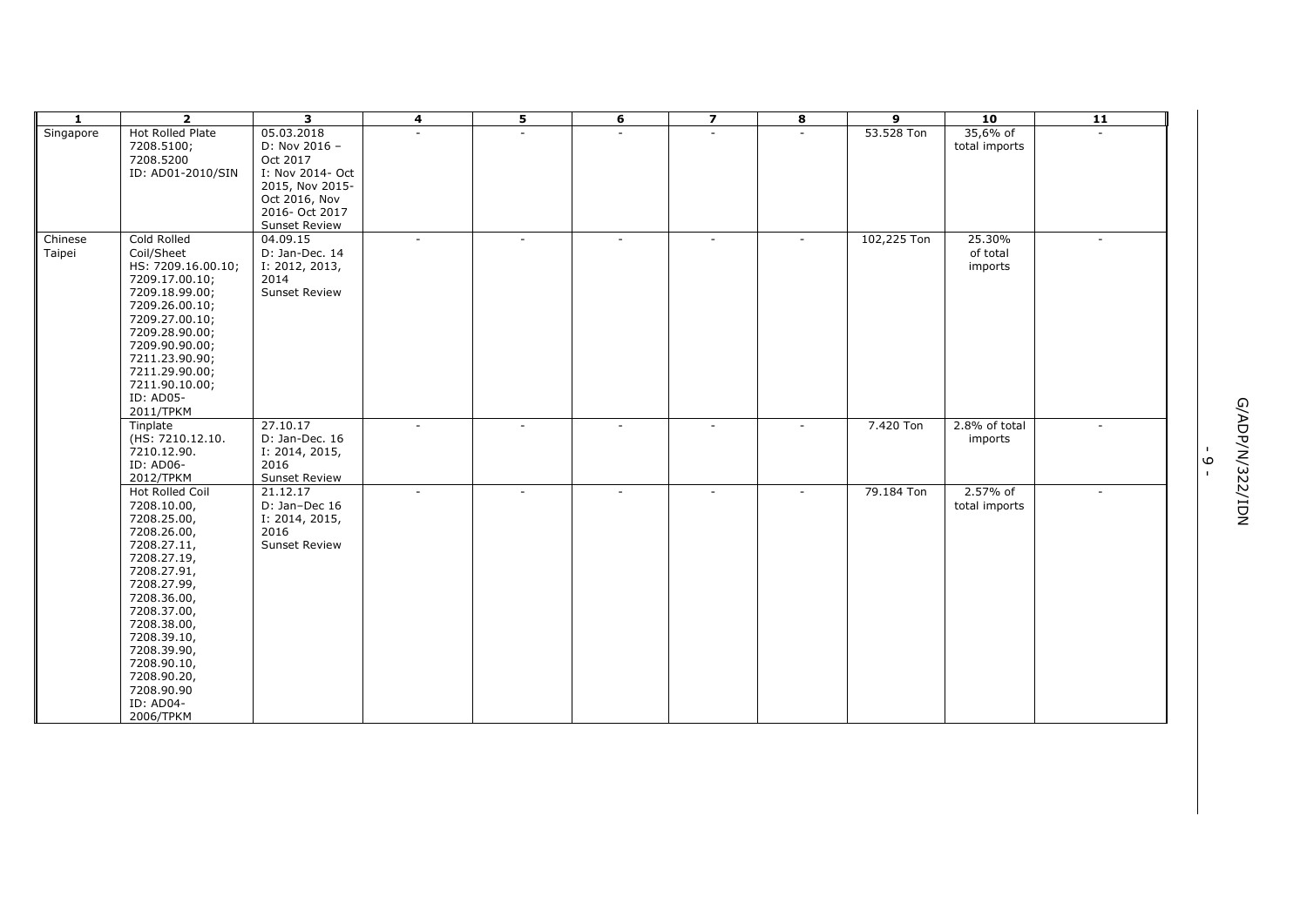| -1       | $\overline{2}$             | 3                    | 4      | 5      | 6                        | $\overline{\mathbf{z}}$ | 8      | 9          | 10            | 11           |
|----------|----------------------------|----------------------|--------|--------|--------------------------|-------------------------|--------|------------|---------------|--------------|
| Chinese  | Polyester Staple           | 25.05.2018           |        |        |                          |                         | ÷.     | 2.215 Ton  | 1% of total   | $\mathbf{r}$ |
| Taipei   | Fiber                      | D: Jan - Dec         |        |        |                          |                         |        |            | imports       |              |
| (Cont'd) | 5503.2000                  | 2017                 |        |        |                          |                         |        |            |               |              |
|          | ID: AD05-                  | I: Jan - Dec         |        |        |                          |                         |        |            |               |              |
|          | 2009/TPKM                  | 2015, 2016,          |        |        |                          |                         |        |            |               |              |
|          |                            | 2017                 |        |        |                          |                         |        |            |               |              |
|          |                            | <b>Sunset Review</b> |        |        |                          |                         |        |            |               |              |
| Thailand | <b>Biaxially Oriented</b>  | 12.12.17             |        |        | $\sim$                   |                         |        | 4.403 Ton  |               |              |
|          | Polypropylene              | <b>Sunset Review</b> |        |        |                          |                         |        |            |               |              |
|          | HS: 3920.20.10,            |                      |        |        |                          |                         |        |            |               |              |
|          | 3920.20.91,                |                      |        |        |                          |                         |        |            |               |              |
|          | 3920.2099                  |                      |        |        |                          |                         |        |            |               |              |
|          | ID: AD01-2015/THA          |                      |        |        |                          |                         |        |            |               |              |
|          | <b>Biaxially Oriented</b>  | 26.09.17             |        | $\sim$ | $\sim$                   | $\sim$                  | $\sim$ | 41.623 Ton | 46.7% of      | ÷.           |
|          | Polyethelene               | D: Jan-Dec 2016      |        |        |                          |                         |        |            | total imports |              |
|          | Terephtalate <sup>5</sup>  | I: 2015, 2016,       |        |        |                          |                         |        |            |               |              |
|          | HS: 3920.62.10,            | 20176                |        |        |                          |                         |        |            |               |              |
|          | 3920.62.90                 | <b>Sunset Review</b> |        |        |                          |                         |        |            |               |              |
|          | ID: AD02-2014/THA          |                      |        |        |                          |                         |        |            |               |              |
|          | Hot Rolled Coil            | 21.12.17             | $\sim$ | $\sim$ | $\sim$                   | $\sim$                  | $\sim$ | 304 Ton    | $0,01\%$ of   | $\sim$       |
|          | 7208.10.00,                | $D: Jan - Dec 16$    |        |        |                          |                         |        |            | total imports |              |
|          | 7208.25.00,                | I: 2014, 2015,       |        |        |                          |                         |        |            |               |              |
|          | 7208.26.00,                | 2016                 |        |        |                          |                         |        |            |               |              |
|          | 7208.27.11,                |                      |        |        |                          |                         |        |            |               |              |
|          | 7208.27.19,                |                      |        |        |                          |                         |        |            |               |              |
|          | 7208.27.91,<br>7208.27.99, |                      |        |        |                          |                         |        |            |               |              |
|          | 7208.36.00,                |                      |        |        |                          |                         |        |            |               |              |
|          | 7208.37.00,                |                      |        |        |                          |                         |        |            |               |              |
|          | 7208.38.00,                |                      |        |        |                          |                         |        |            |               |              |
|          | 7208.39.10,                |                      |        |        |                          |                         |        |            |               |              |
|          | 7208.39.90,                |                      |        |        |                          |                         |        |            |               |              |
|          | 7208.90.10,                |                      |        |        |                          |                         |        |            |               |              |
|          | 7208.90.20,                |                      |        |        |                          |                         |        |            |               |              |
|          | 7208.90.90                 |                      |        |        |                          |                         |        |            |               |              |
|          | ID: AD05-2006/THA          |                      |        |        |                          |                         |        |            |               |              |
|          |                            |                      |        |        |                          |                         |        |            |               |              |
| Ukraine  | Hot Rolled Plate           | 05.03.2018           |        |        | $\overline{\phantom{a}}$ |                         | $\sim$ | 34.231 Ton | 22,8% of      | $\sim$       |
|          | 7208.5100;                 | D: Nov 2016 -        |        |        |                          |                         |        |            | imports       |              |
|          | 7208.5200                  | Oct 2017             |        |        |                          |                         |        |            |               |              |
|          | ID: AD02-2010/UKR          | I: Nov 2014- Oct     |        |        |                          |                         |        |            |               |              |
|          |                            | 2015, Nov 2015-      |        |        |                          |                         |        |            |               |              |
|          |                            | Oct 2016, Nov        |        |        |                          |                         |        |            |               |              |
|          |                            | 2016- Oct 2017       |        |        |                          |                         |        |            |               |              |
|          |                            | <b>Sunset Review</b> |        |        |                          |                         |        |            |               |              |

ł

- 10 -

<sup>&</sup>lt;sup>5</sup> Please note that this is the correct product's name. Please dismiss the name notified in previous reports.

 $6$  Please note that this is the correct period of investigation. Please dismiss the periods notified in previous reports.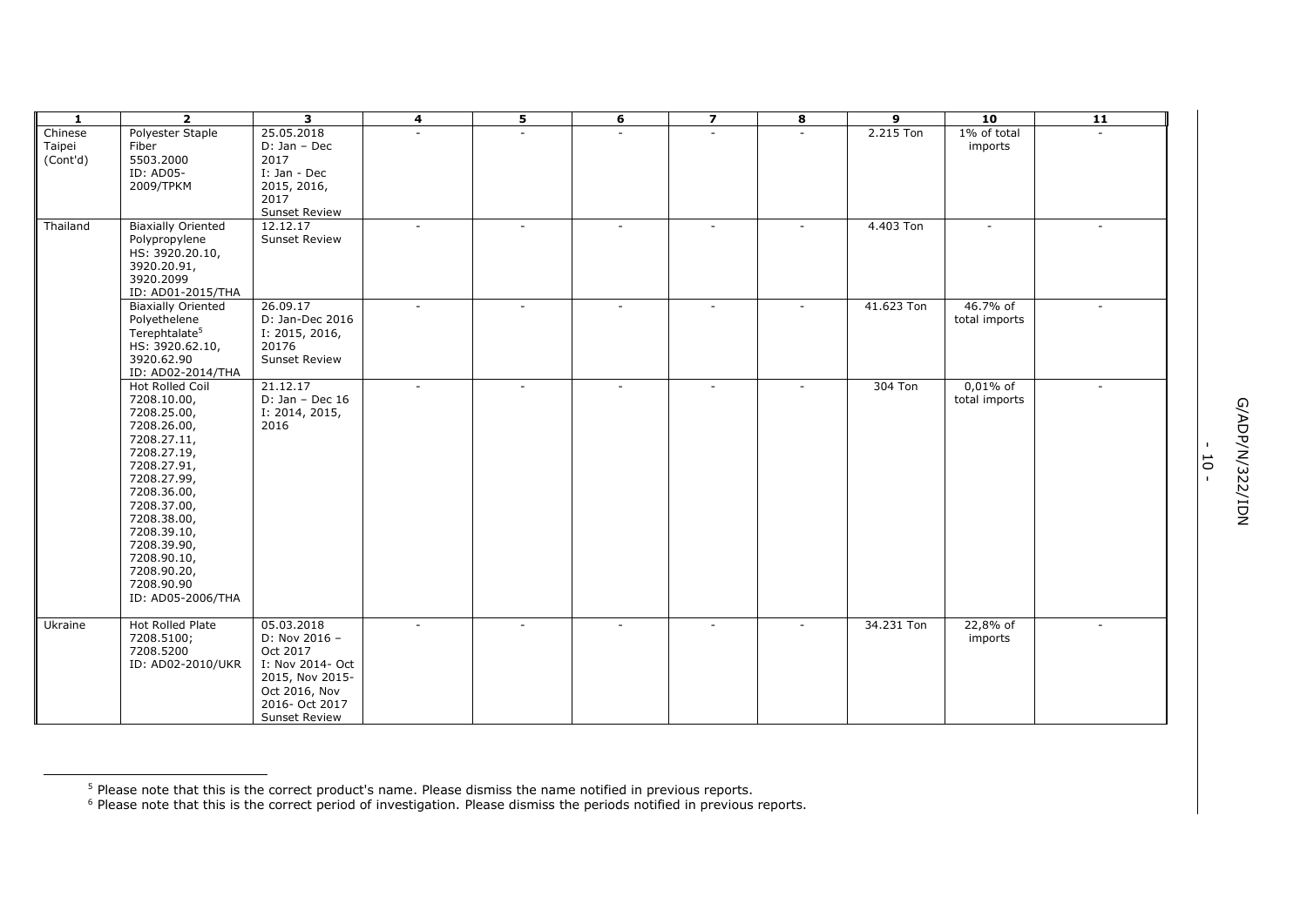| 1        | $\overline{2}$                                 | $\mathbf{3}$           | 4      | 5      | 6 | $\overline{ }$           | 8 | 9          | 10       | $\overline{11}$ |                         |
|----------|------------------------------------------------|------------------------|--------|--------|---|--------------------------|---|------------|----------|-----------------|-------------------------|
| Viet Nam | Cold Rolled                                    | 04.09.15               |        |        |   |                          |   | 19,613 Ton | 4.85%    | $\sim$          |                         |
|          | Coil/Sheet                                     | D: Jan-Dec. 14         |        |        |   |                          |   |            | of total |                 |                         |
|          | HS: 7209.16.00.10;<br>7209.17.00.10;           | I: 2012, 2013,<br>2014 |        |        |   |                          |   |            | imports  |                 |                         |
|          | 7209.18.99.00;                                 | Sunset Review          |        |        |   |                          |   |            |          |                 |                         |
|          | 7209.26.00.10;                                 |                        |        |        |   |                          |   |            |          |                 |                         |
|          | 7209.27.00.10;                                 |                        |        |        |   |                          |   |            |          |                 |                         |
|          | 7209.28.90.00;                                 |                        |        |        |   |                          |   |            |          |                 |                         |
|          | 7209.90.90.00;                                 |                        |        |        |   |                          |   |            |          |                 |                         |
|          | 7211.23.90.90;                                 |                        |        |        |   |                          |   |            |          |                 |                         |
|          | 7211.29.90.00;                                 |                        |        |        |   |                          |   |            |          |                 |                         |
|          | 7211.90.10.00;                                 |                        |        |        |   |                          |   |            |          |                 |                         |
|          | ID: AD07-2011/VNM<br><b>Biaxially Oriented</b> | 12.12.17               | $\sim$ | $\sim$ |   | $\overline{\phantom{a}}$ |   |            |          | $\sim$          |                         |
|          | Polypropylene                                  | I: 2015, 2016,         |        |        |   |                          |   |            |          |                 |                         |
|          | HS: 3920.20.10,                                | 2017                   |        |        |   |                          |   |            |          |                 |                         |
|          | 3920.20.91,                                    | Sunset Review          |        |        |   |                          |   |            |          |                 |                         |
|          | 3920.2099                                      |                        |        |        |   |                          |   |            |          |                 |                         |
|          | AD01-2015/VNM                                  |                        |        |        |   |                          |   |            |          |                 |                         |
|          |                                                |                        |        |        |   |                          |   |            |          |                 |                         |
|          |                                                |                        |        |        |   |                          |   |            |          |                 |                         |
|          |                                                |                        |        |        |   |                          |   |            |          |                 |                         |
|          |                                                |                        |        |        |   |                          |   |            |          |                 |                         |
|          |                                                |                        |        |        |   |                          |   |            |          |                 | $\blacksquare$          |
|          |                                                |                        |        |        |   |                          |   |            |          |                 | $\overline{\mathsf{L}}$ |
|          |                                                |                        |        |        |   |                          |   |            |          |                 | $\mathbf{I}$            |
|          |                                                |                        |        |        |   |                          |   |            |          |                 |                         |
|          |                                                |                        |        |        |   |                          |   |            |          |                 |                         |
|          |                                                |                        |        |        |   |                          |   |            |          |                 |                         |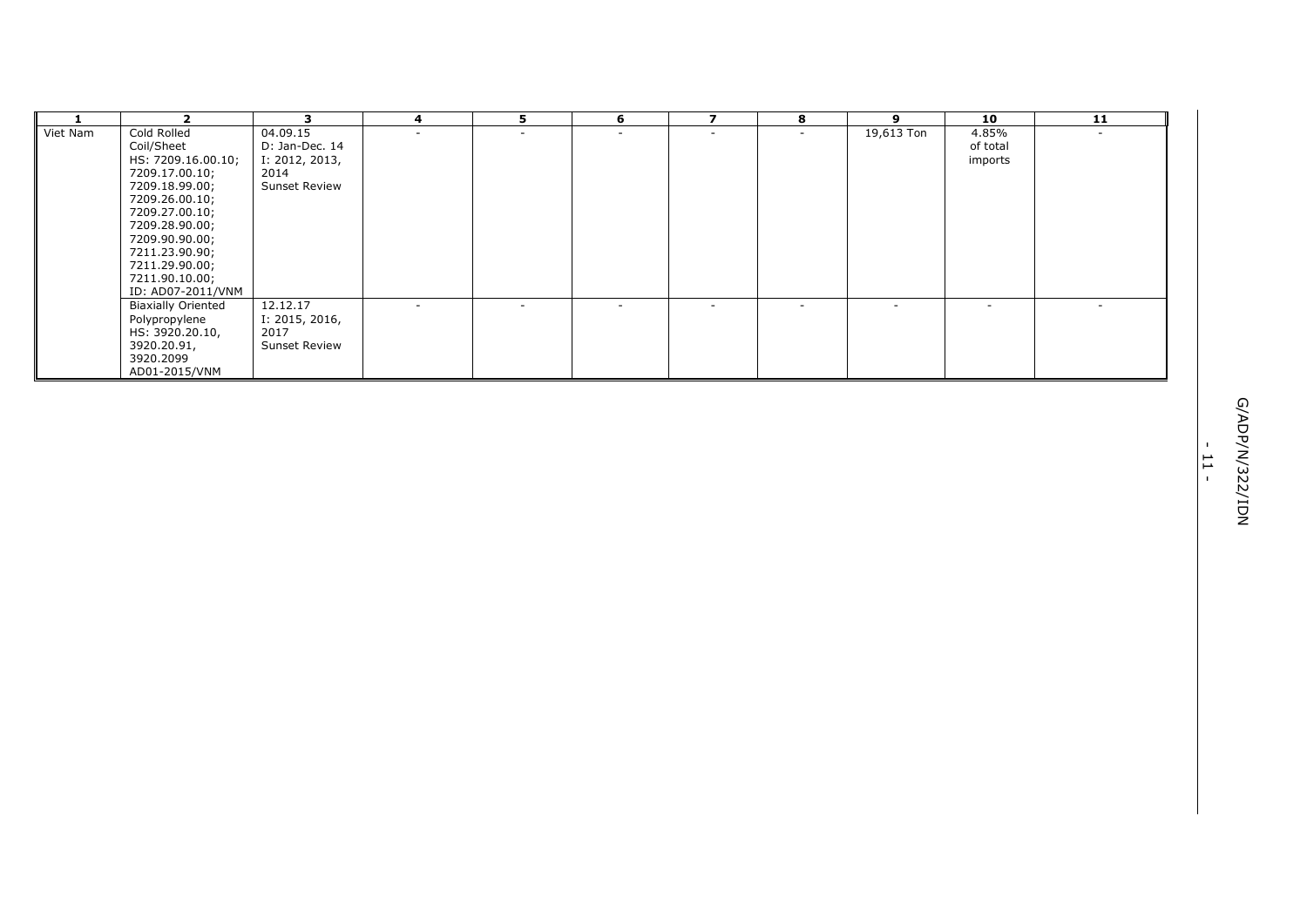#### - 12 -

#### **ANNEXES**

# DEFINITIVE ANTI-DUMPING MEASURES IN FORCE AS OF 31 DECEMBER 2018

| Country/<br><b>Customs</b><br><b>Territory</b> | Product,<br>investigation<br><b>ID</b> number                                               | Measure(s) | Date of original<br>imposition;<br>publication<br>reference | Date(s) of<br>extension;<br>publication<br>reference(s) |
|------------------------------------------------|---------------------------------------------------------------------------------------------|------------|-------------------------------------------------------------|---------------------------------------------------------|
| <b>Belarus</b>                                 | Hot Rolled Coil<br>ID:AD03-2006/BLR                                                         | Duty       | 27 November 2013                                            |                                                         |
| China                                          | <b>H&amp;I Section</b><br>ID: AD06-2009/CHN                                                 | Duty       | 23 November 2010                                            | 23 December 2015                                        |
|                                                | Polyester Staple<br>Fibre<br>ID: AD03-2009/CHN                                              | Duty       | 17 November 2011                                            | 29 April 2016                                           |
|                                                | <b>Hot Rolled Plate</b><br>ID: AD02-2010/CHN                                                | Duty       | 2 October 2012 <sup>1</sup>                                 | 1 April 2016                                            |
|                                                | <b>Hot Rolled Coil</b><br>ID: AD01-2006/CHN                                                 | Duty       | 27 November 2013                                            |                                                         |
|                                                | Tinplate Coil/Sheet<br>(Tinplate C/S)<br>ID: AD05-2012/CHN                                  | Duty       | 15 January 2014                                             |                                                         |
|                                                | <b>Biaxially Oriented</b><br>Polyethelene<br>Terephtalate <sup>2</sup><br>ID: AD01-2014/CHN | Duty       | 7 December 2015                                             |                                                         |
|                                                | Frit<br>ID: AD 01-<br>2016/CHN                                                              | Duty       | 22 November 2017                                            |                                                         |
|                                                | Steel Wire Rods<br>ID: AD 03-<br>2016/CHN                                                   | Duty       | 3 April 2018                                                |                                                         |
| India                                          | Polyester Staple<br>Fibre<br>ID: AD04-2009/IND                                              | Duty       | 17 November 2011                                            | 29 April 2016                                           |
|                                                | <b>Hot Rolled Coil</b><br>ID: AD02-2006/IND                                                 | Duty       | 27 November 2013                                            |                                                         |
|                                                | <b>Biaxially Oriented</b><br>Polyethelene<br>Terephtalate <sup>3</sup><br>ID: AD01-2014/IND | Duty       | 7 December 2015                                             |                                                         |
| Kazakhstan                                     | <b>Hot Rolled Coil</b><br>ID: AD03-2006/BLS                                                 | Duty       | 27 November 2013                                            |                                                         |
| Korea, Rep. of                                 | Tinplate Coil/Sheet<br>(Tinplate C/S)<br>ID: AD07-2012/KOR                                  | Duty       | 15 January 2014                                             |                                                         |
| Malaysia                                       | Spin Draw Yarn<br>ID: AD01-2013/MYS                                                         | Duty       | 19 January 2015                                             |                                                         |
|                                                | Partially Oriented<br>Yarn<br>ID: AD03-2013/MYS                                             | Duty       | 19 January 2015                                             |                                                         |
| Philippines                                    | Cavendish bananas<br>AD05-2005/PHL                                                          | Duty       | 28 September 2006                                           | 17 November 2011                                        |

 $1$  As amended by the Minister of Finance Regulation, 1 April 2013.

-

 $<sup>2</sup>$  Please note that this is the correct product's name. Please dismiss the name notified in previous</sup> reports.

 $3$  Please note that this is the correct product's name. Please dismiss the name notified in previous reports.